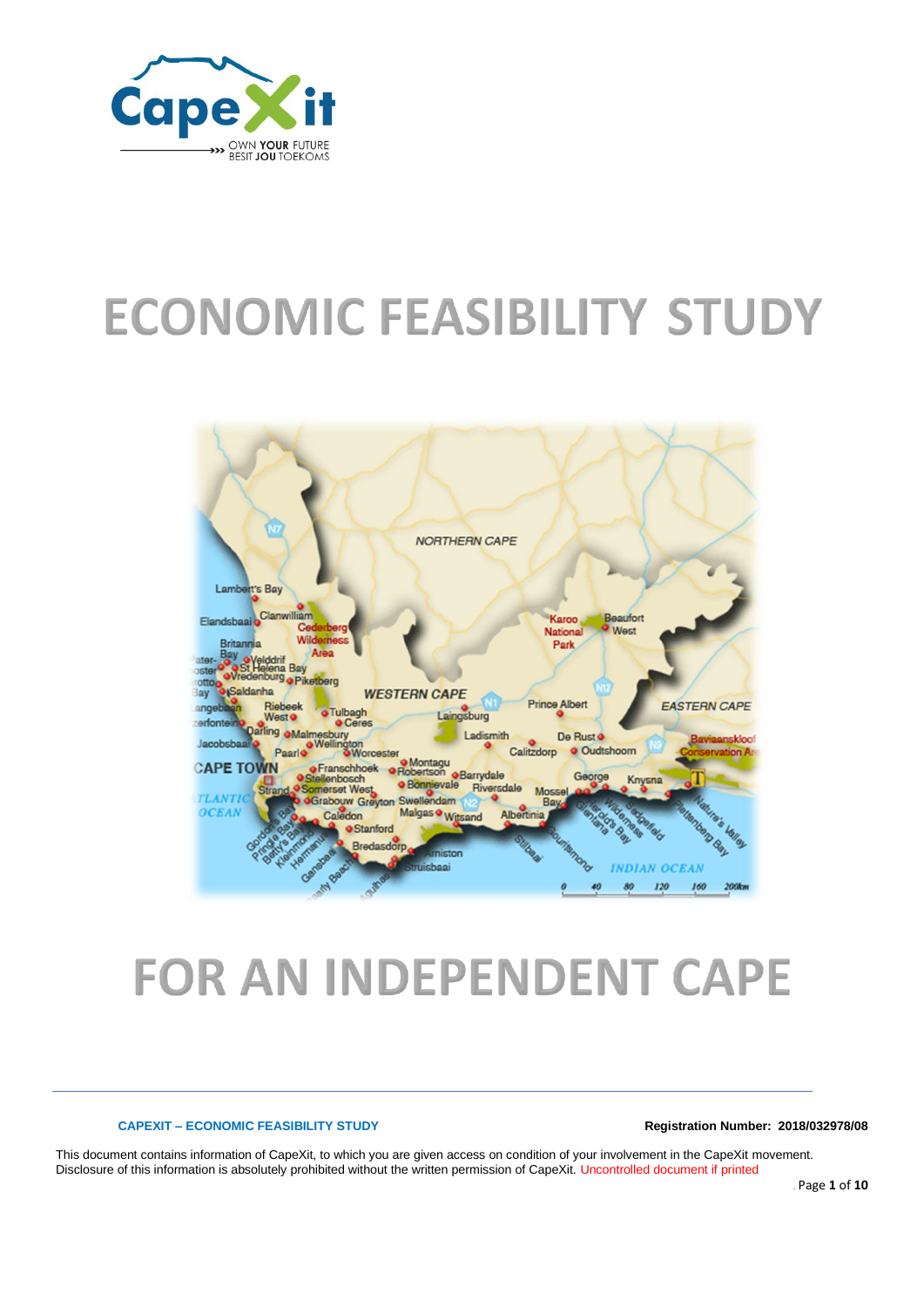

# **BACKGROUND:**

The current 'democratic' South Africa is one where rape has classifications, where murderers get bail, where the accused have more rights than the victims, where unemployment is rife and Broad-Based Black Economic Empowerment (BBBEE) is a household name. The State-owned Enterprises (SOE's) like SAA, Eskom and others, are a bottomless pit of debt and a smoke screen for State Capture, land grabs are promised without compensation and questionable people are employed in important positions in Government.

Add to this the violent strikes, where police are 'standing by' and not reacting, the blatant encouraging of farm murders by very prominent people and you certainly have a recipe for self- destruction.

The fact that South Africa is rated 3<sup>rd</sup> out of 115 countries where 1 is the most dangerous and 115 the least should make independence an obvious choice. *[\(www.Numbeo.com\)](http://www.numbeo.com/)* and <https://newcastillian.co.za/2020/01/23/south-africa-ranks-as-third-most-dangerous-country-in-the-world/>

In its 2017/2018 rankings, the Cato Institute shows that South Africa is one of the most miserable countries in the world, ranking at nr 7. ([https://www.cato.org/publications/commentary/hankes-annual-misery-index-2018](https://www.cato.org/publications/commentary/hankes-annual-misery-index-2018-worlds-saddest-happiest-countries) [worlds-saddest-happiest-countries\)](https://www.cato.org/publications/commentary/hankes-annual-misery-index-2018-worlds-saddest-happiest-countries) Like other countries in the top 10, South Africa performed poorly across all indicators, but its unemployment rate is what hits the hardest. According to the institute, the unemployment crises are worse than it was at the end of apartheid in 1994 and is most alarming for youth employment. This view echoes a similar report put out by the World Bank in January 2016, which said that the country's education system appears to have left the young unemployed and ill equipped for a labour market that demands more skills.

And yet, there are still some people who live in a bubble that South Africa is a happy ever after Rainbow Nation.

CapeXit begs to differ and the following few pages will offer the feasible alternative – Independence for the Western and Northern Cape. **Own your future**– live in hope and not in fear!

# **LEGAL FACTS:**

Legally Independence of the Cape Region is permissible and justifiable, according to both International Law and The South African Constitution.

**"All peoples have the right to self-determination. By virtue of these rights, they freely determine their political status and freely pursue their economic, social and cultural development."**

### **CAPEXIT – ECONOMIC FEASIBILITY STUDY Registration Number: 2018/032978/08**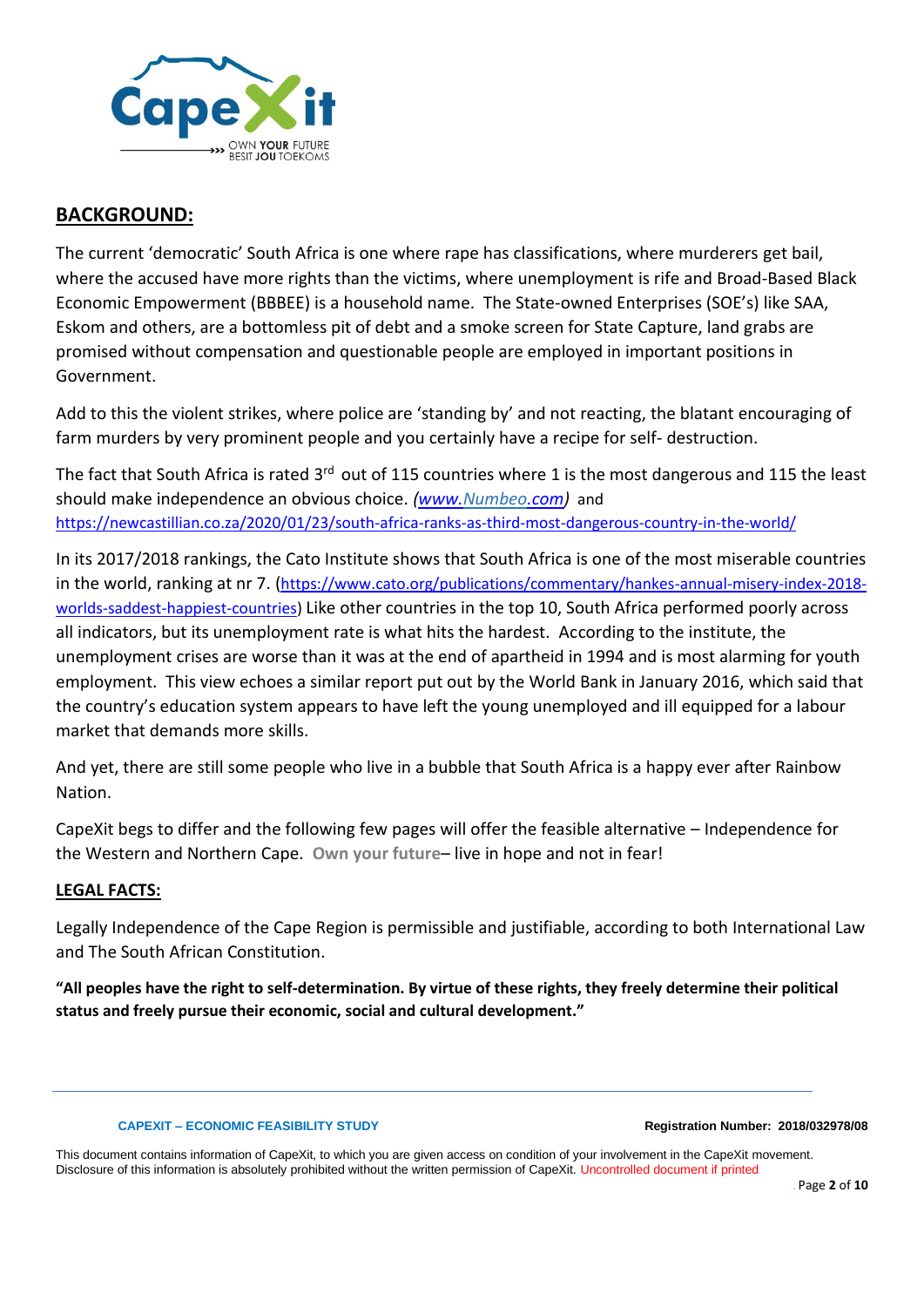

**"All peoples may, for their own ends, freely dispose of their natural wealth and without prejudice to any obligations arising out of international economic co-operation, based upon the principle of mutual benefit, and international law. In no case may a people be deprived of its own means of subsistence."**

**"The States Parties to the present Covenant, including those having responsibility for the administration of Non-Self-Governing and Trust Territories, shall promote the realization of the right of self-determination, and shall respect that right, in conformity with the provisions of the Charter of the United Nations"**

# *- Article 1 of the International Covenant on Civil and Political Rights, signed by the South African Government on 3 October 1993 and ratified on 10 December 1998.*

Thus, Independence is an obligation that is owned by the international community and is a peremptory norm of international law.

Closer to home, the right to self-determination is guaranteed in *section 235 of The South African Constitution***,** reading as follows:

**"The right of the South African people as a whole to self-determination, as manifested in this Constitution, does not preclude, within the framework of this right, recognition of the notion of the right to self-determination or any community, sharing a common culture and language heritage, within a territorial entity in the Republic or any other way, determined by national legislation"**

Furthermore, section 235 of the Constitution is to be interpreted in accordance with international law, which reads as follows:

**"When interpreting any legislation, every court must prefer any reasonable interpretation of the legislation that is consistent with international law, over any alternative interpretation that is inconsistent with international law"**

Therefore, reasonable interpretation must be upheld.

**UNESCO** has provided a widely accepted definition of "peoples" stating the following:

## **A people are a group of human beings who share:**

- ✓ **A common historical tradition;**
- ✓ **Racial or ethnic identity;**
- ✓ **Cultural homogeneity (sameness);**
- ✓ **Linguistic (language) unity;**
- ✓ **Religious or ideological affinity;**
- ✓ **Territorial connection;**
- ✓ **Common economic life.**

Furthermore, it is no secret that the people in the

Cape are fundamentally different from the rest of South Africa. Most of the Cape's population consists of white

### **CAPEXIT – ECONOMIC FEASIBILITY STUDY Registration Number: 2018/032978/08**

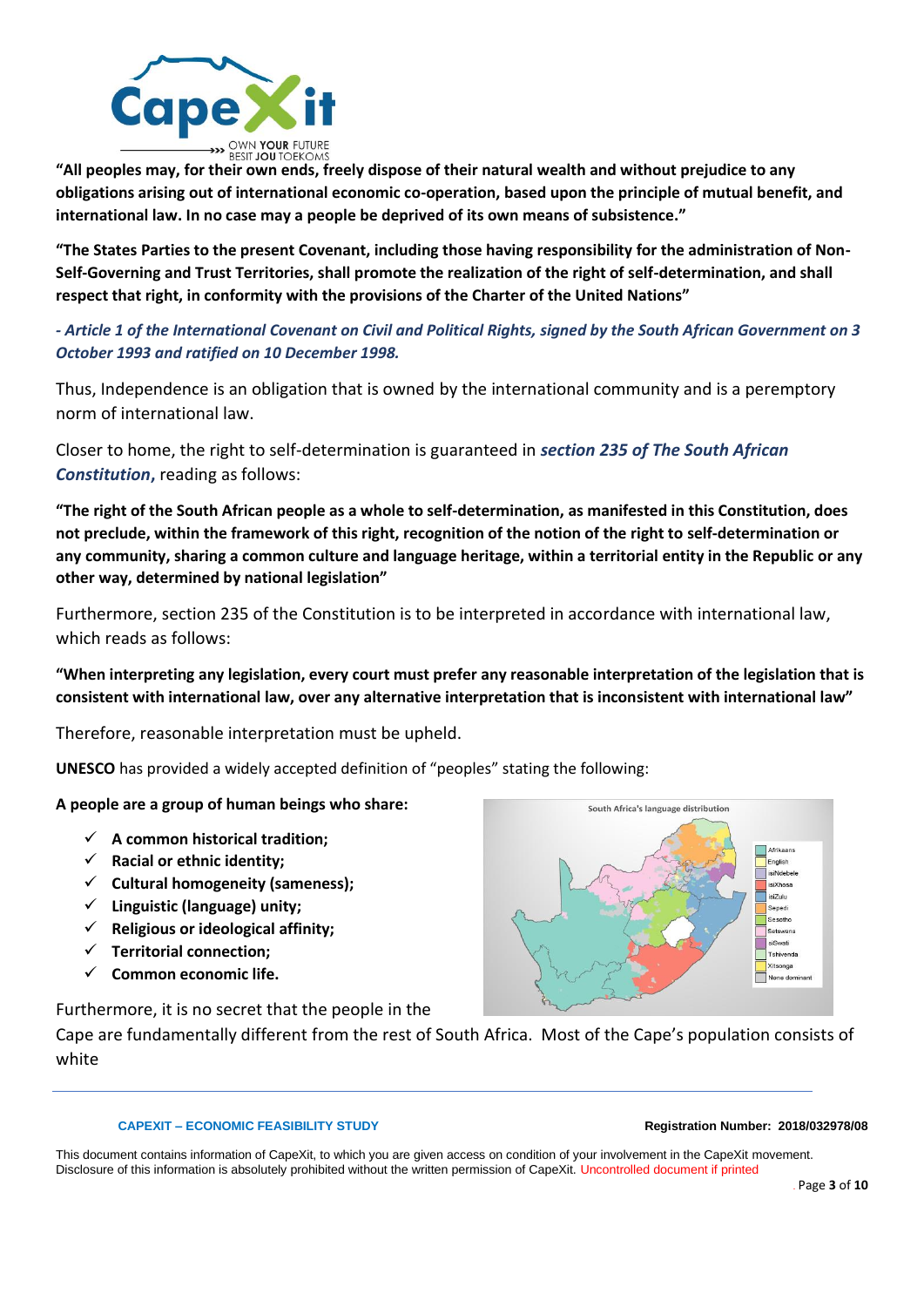

and brown ethnic groups, where 75% speaks Afrikaans, along with a concentration of English-speaking people in the Cape Peninsula. These groups have resided in the region of the Cape for the last 360 years.

The original inhabitants of the Cape Area are the Khoi, San and Nama groups (brown people), followed by the Dutch settlers and Malayan slaves in the sixteen hundred's. The current brown ethnic group are the direct descendants of the First Nations, who inter-married with the European settlers from the earliest time. These groups thus share a heritage and their historical ownership is visible in the current demographics of South Africa.



These groups are distinctly different from the Bantu (black) peoples. In the mid 1800's, the Cape citizens met the Bantu people in the Eastern Cape for the first time.

Another prime example is the fact that while Afrikaans and English are predominately spoken in the Cape, the rest of South Africa must cope with 11 languages. This is a prime example where heterogeneity is apparent.

The race debacle is as old as the Union. Th[e South Africa Act](https://en.wikipedia.org/wiki/South_Africa_Act) dealt with race in two specific provisions. First it entrenched the liberal [Cape Qualified Franchise](https://en.wikipedia.org/wiki/Cape_Qualified_Franchise) system of the [Cape Colony](https://en.wikipedia.org/wiki/Cape_Colony) which operated free of any racial considerations (although due to socio-economic restrictions no real political expression of non-whites was possible.) The Cape [Prime Minister](https://en.wikipedia.org/wiki/Prime_Minister) at the time, [John X. Merriman,](https://en.wikipedia.org/wiki/John_X._Merriman) fought hard, but ultimately unsuccessfully, to extend this system of multi-racial franchise to the rest of [South Africa.](https://en.wikipedia.org/wiki/South_Africa) *(Wikipedia)*

# **IF THE CAPE IS SO UNIQUE WHY IS IT PART OF SOUTH AFRICA?**

The British Empire, who conquered the whole of South Africa during the second Anglo-Boer War during 1899 - 1902, unilaterally incorporated the four independent colonies into the Union of South Africa in 1910. Following the First World War, the Union of South Africa was a self-governing autonomous dominion of the British Empire. Its independence from Britain was confirmed in the Balfour Declaration (1926) and the Statute of West minister (1931). It was governed under a form of constitutional monarchy, with the Crown represented by a governor-general. The Union came to an end with the enactment of a new constitution on 31<sup>st</sup> May 1961, by which it became a republic and left the Commonwealth, under the new name, Republic of South Africa.

However, going further back in history, The Molteno Unification Plan (1877), put forward by the Cape government as a more feasible [unitary](https://en.wikipedia.org/wiki/Unitary_(state)) alternative t[o confederation,](https://en.wikipedia.org/wiki/Confederation) largely anticipated the final act of Union in 1909. A crucial difference was that the Cape's liberal constitution and multiracial franchise were to be extended to the other states of the union. These smaller states would gradually accede to the much larger [Cape Colony](https://en.wikipedia.org/wiki/Cape_Colony) through a system of treaties, whilst simultaneously gaining elected seats in th[e Cape parliament.](https://en.wikipedia.org/wiki/Parliament_of_the_Cape_of_Good_Hope) The entire process would be locally

### **CAPEXIT – ECONOMIC FEASIBILITY STUDY Registration Number: 2018/032978/08**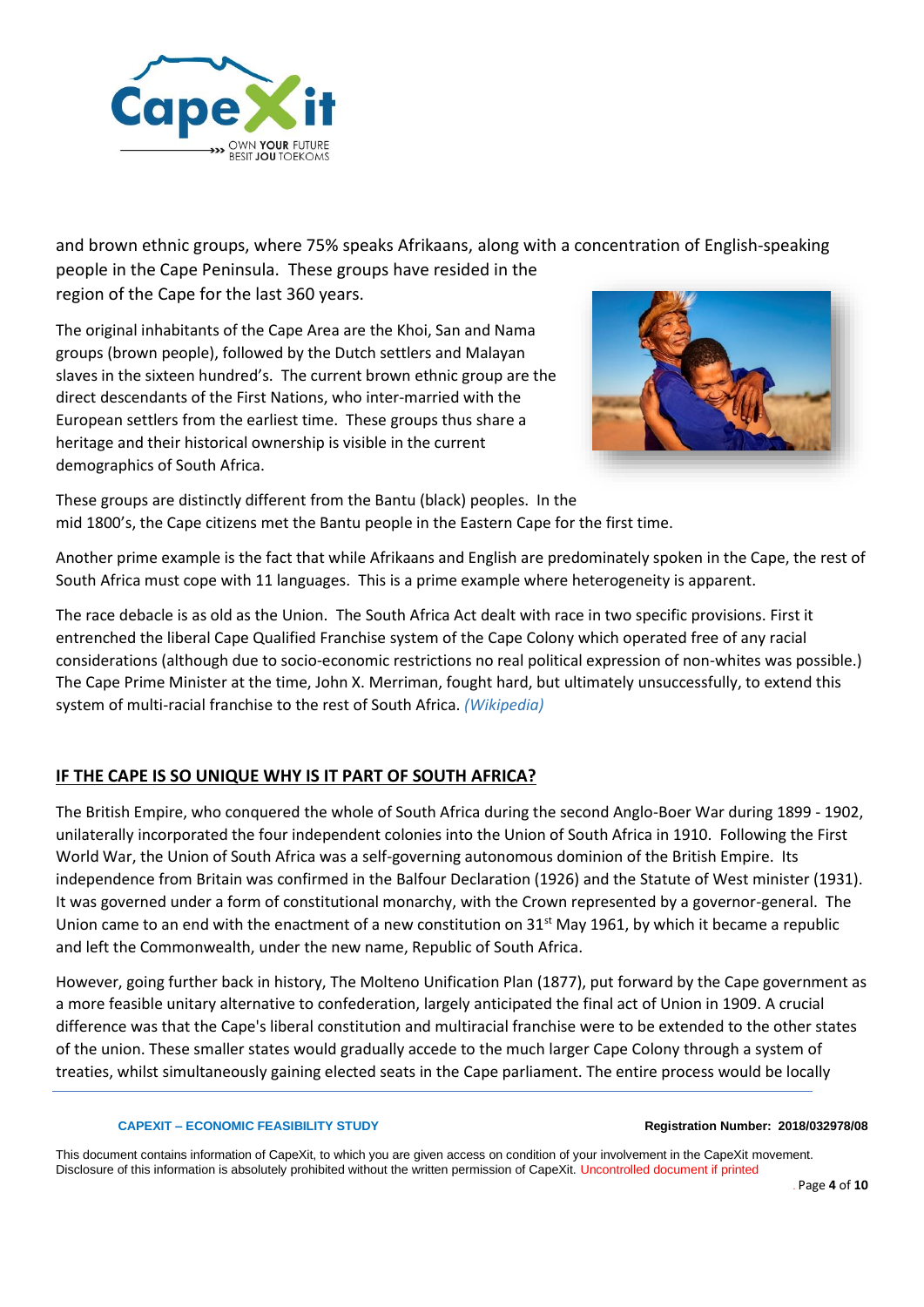

driven, with Britain's role restricted to policing any setbacks. While subsequently acknowledged to be more viable, this model was rejected at the time by London. At the other extreme, another powerful Cape politician at the time, [Saul Solomon,](https://en.wikipedia.org/wiki/Saul_Solomon) proposed an extremely loose system of federation, with the component states preserving their very different constitutions and systems of franchise. *(Wikipedia)*

The current territorial borders of South Africa are purely a leftover from the colonial past.

# **REQUIREMENTS FOR INDEPENDENCE:**

Article 1 of the Montevideo Convention provides that "The State as a person of international law should possess the following qualifications:

A Permanent population

A defined territory

A government

The capacity to enter into relations with other states

The requirement for a permanent population refers to a stable community. The size of the population and quantity of humans needed to inhabit the territory is not stated. The last known population of the Western Cape was 6 200 100 in 2015, with predictions for 2018 at 6 499 089 people and that of the Northern Cape is 1 100 000. This is approximately 11.378% of the total South African population.



The requirement for a defined territory need not be final but it could be argued that the territory should be reasonably well defined. Neither does the size of the territory matter. However, if one look at the borders of the Cape of Good Hope of the previously mentioned Union of South Africa, the perfect borders are already defined.

Whilst it is important to realise that obtaining independence is completely above the current politics in South Africa, it is also important to remember that by declaring independence a new country is created with a new constitution, new political system and new political parties. No current political party or the South African government can legally object to independence if it is the will of the people.

As soon as the Cape Region or part thereof has chosen independence, whether by referendum or by membership of CapeXit, the international community will be requested to provide peacekeepers to ensure a peaceful transition. The plan in action from CapeXit to curb this is to have a shadow government in place until the new government and constitution are finalised.

### **CAPEXIT – ECONOMIC FEASIBILITY STUDY Registration Number: 2018/032978/08**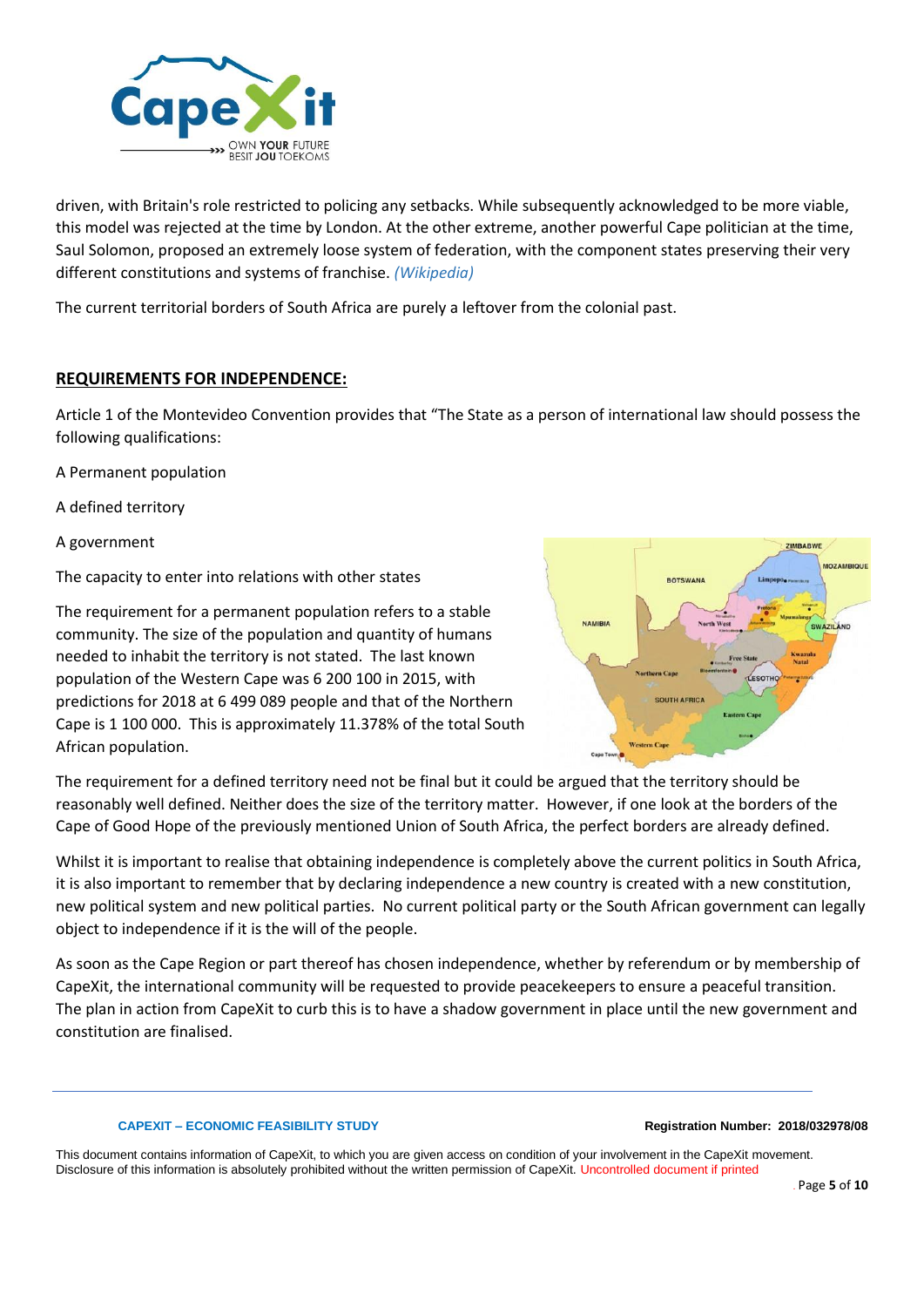

During the transition processes the current Cape Provincial and Local Governments will remain in place to govern but will not be able to make any changes or jeopardize independence. Current legislation, including the South African Constitution will remain in force for the interim (90 days) and the responsibilities of the national government will be handled by the current provincial government. The current provincial government will also be responsible for organising new democratic elections as soon as possible. During this time no new laws or amendments to the Constitution can be passed and the current provincial government is solely a vehicle for peaceful transformation.

A newly appointed government will propose the changes to the new Constitution to make it applicable to the new country/state and these changes will have to be approved by the Cape Parliament with a two-thirds majority. The new country/state is then established, and the normal constitutional, real democratic processes will be followed from here on.

The most important is the fact that the new state must be recognized by the International Community, since without recognition, a state cannot enter into interstate agreement/s with other states. International relations are vital, and it is for this reason that CapeXit is constantly building relationships.

It is accurate to state that independence by agreement is one of the simplest ways of seceding. The first step for CapeXit will thus be to enter into negotiations with the South African Government. To do so, CapeXit would need 50% + 1 registered members (approximately 3.5 million). However, the Government cannot prevent Independence.

The pillars necessary to obtain support from the International community are the following:

- $\%$  The people claiming Independence must have a connection to the territory;
- $\%$  are subjected to human rights violations;
- $\%$  are different from the rest of South Africa; and
- $\%$  want to claim independence.

Should the Government not agree with the request for Independence, CapeXit will revert to *Article 1 of the International Covenant on Civil and Political Rights, signed by the South African Government on 3 October 1993 and ratified on 10 December 1998.*

Can this be done? You decide if you want *to own your future.*

## **HOW CAN INDEPENDENCE BENEFIT THE MAN IN THE STREET?**

Apart from the fact that the Cape will be freed from the chronic corruption, incompetence, obsession with race and lawlessness, the new government will be:

- 1. Exclusive accountability to the Cape Citizens only, which will ensure that the newly elected government will act in the best interest of the Cape;
- 2. The tax income generated in the Cape will be spent within the Cape Region and to the benefits of the citizens;

### **CAPEXIT – ECONOMIC FEASIBILITY STUDY Registration Number: 2018/032978/08**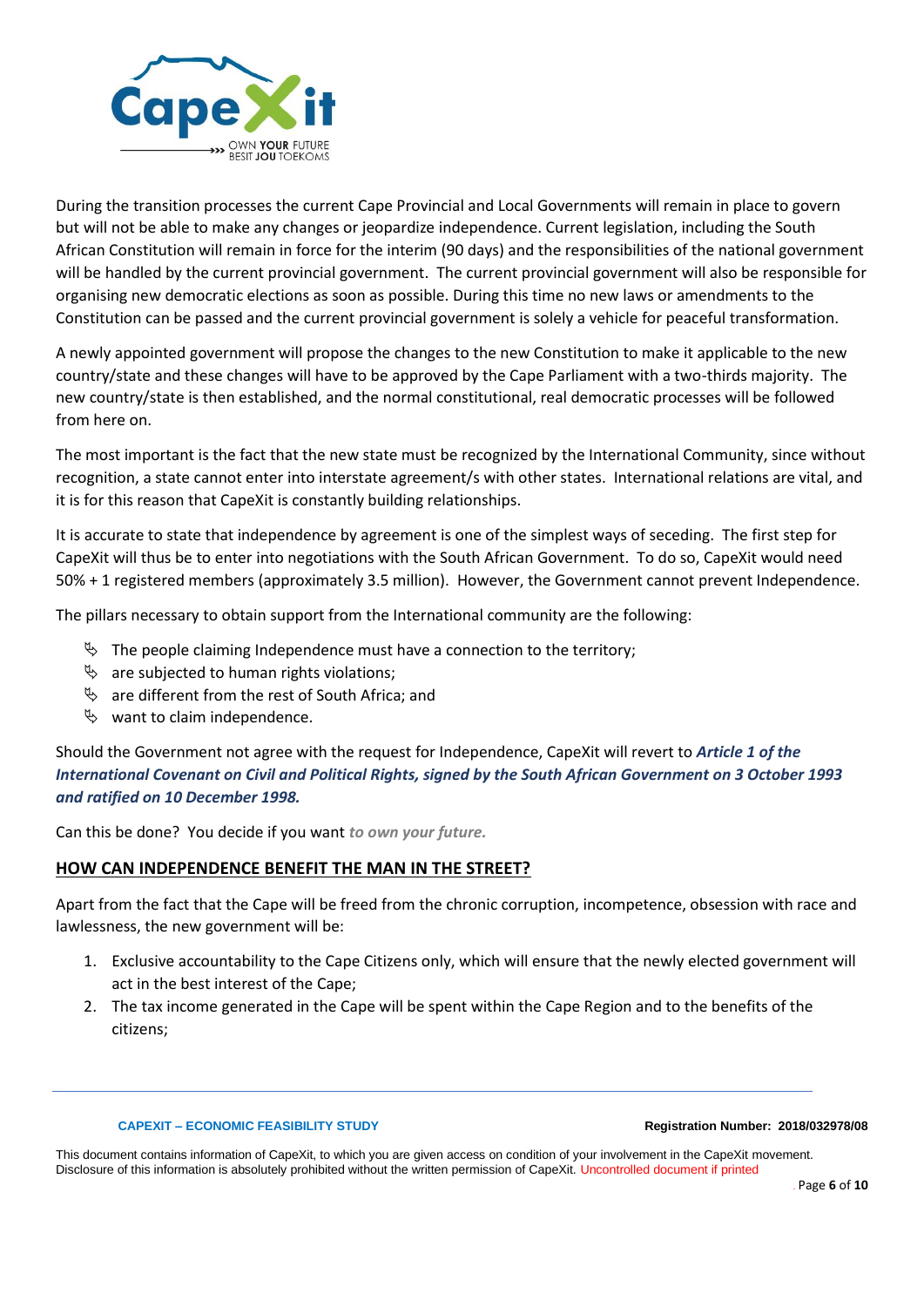

The law and policies will respect the wishes and needs of its citizens.

### To name a few

- Lawlessness will be dealt with
- Housing benefits will change
- Recognition of property rights
- Zero discrimination and racism

Essential services will be controlled by the Cape

- Water
- **Electricity**
- **Communication**
- Roads
- Airports
- Ports

As soon as social services will be delivered more efficiently, crime will reduce significantly

- **Education**
- **Healthcare**
- Policing
- Effective control of social grants

Closed borders will prevent the further influx of illegal migrants and criminals from other areas

- Job protection
- Reduced crime

# **FEASIBILITY OF AN ECONOMICALLY INDEPENDENT CAPE:**

There is absolutely no doubt that the region's economy will be able to function independently.

The income will be higher than expenditure – remember that currently only 45% of the taxes collected in the Cape are given back to the Cape. The remaining 55% is used by the South African government.

At least 16% of the taxes collected by SARS comes from the Western Cape, thus of the more than R183 billion in tax revenue collected in the Cape, only R83 billion is returned for the benefits of the region. The revenue to the new government will therefore immediately more than double after independence.

### **CAPEXIT – ECONOMIC FEASIBILITY STUDY Registration Number: 2018/032978/08**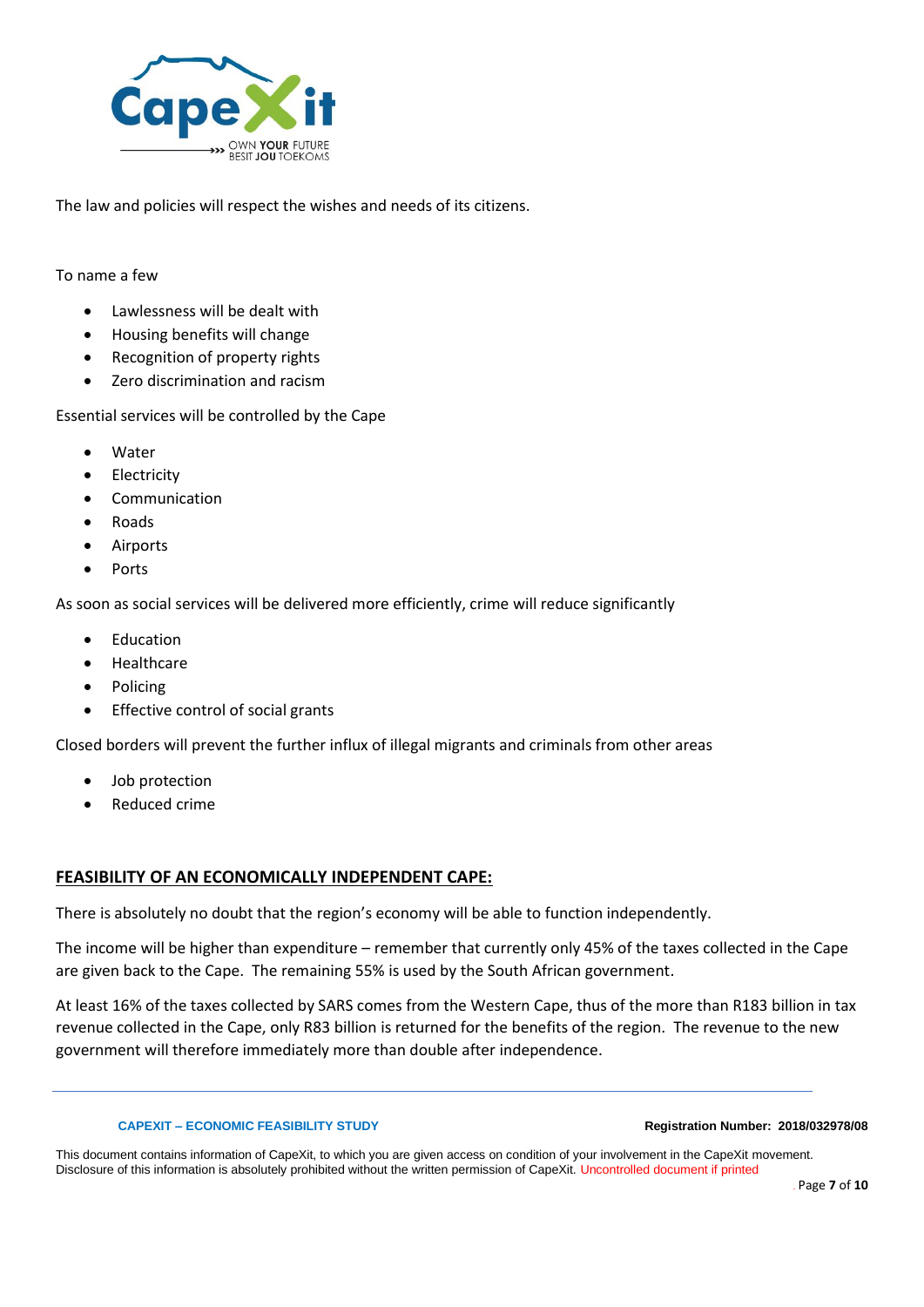

Add to this the fact that the average household income in the Cape Region is 126.5% of the South African average and that the unemployment rate in the Cape Region is also less than the average in South Africa (19.3% as to SA average 24.5%), the Cape Region can have a healthy world class economy. However, 1.1 million people in the Western Cape (16.9%) are receiving grants from the Government at the moment, and more or less the same percentage in the Northern Cape. It is essential that employment must be the principal aspiration for an independent Cape.



Agriculture and fisheries are large export sectors, with crude oil, the largest provincial import, processed in the area and exported to the rest of South Africa.

The Northern Cape on the other hand has strong agriculture and mining sectors. It is also the most popular area in Africa for large-scale solar power generation and is expected to become one of the world's foremost renewable energy producers. The area is also prominent in scientific research, specifically in astronomy.

The people of the Cape will be uplifted, quality education and healthcare, economic growth and innovation can be fostered to

turn the area into a first world country.

# **ESSENTIAL SERVICES AND INDEPENDENCE:**

More efficient and cost-effective services can be rendered after Independence. With a smaller area to control, the demand will be more easily met.

The current **water** crisis is directly caused by the South African government, who manages water supply at a national level. A water licensing quota forcing large-scale water users to use their entire quota per year or lose it as opposed to encouraging water savings and allowing them to receive some of the savings back in future years, is one of the major contributors to the current water shortages in the Western Cape. Add to this that pipelines and other water sources were not maintained, and simply better management would prevent a similar fiasco.

After independence the Cape can replace the self-destructive water licensing scheme of the current government and can also implement the Israeli water supply model where drinking water is primarily

produced by desalination and wastewater is purified for agricultural use. These measures will prevent the current water crises from ever happening again.

The Cape will strive to become an independent power supplier and can rightly do so. The most current Independent Power Suppliers are situated in the Northern Cape with a few located in the Western Cape. Demands for power supply could easily be met with the current Power Producers and the estimated additional energy storage systems to be installed. Predictions are that the Cape Region will become the dominant power producing region in 2040.

### **CAPEXIT – ECONOMIC FEASIBILITY STUDY Registration Number: 2018/032978/08**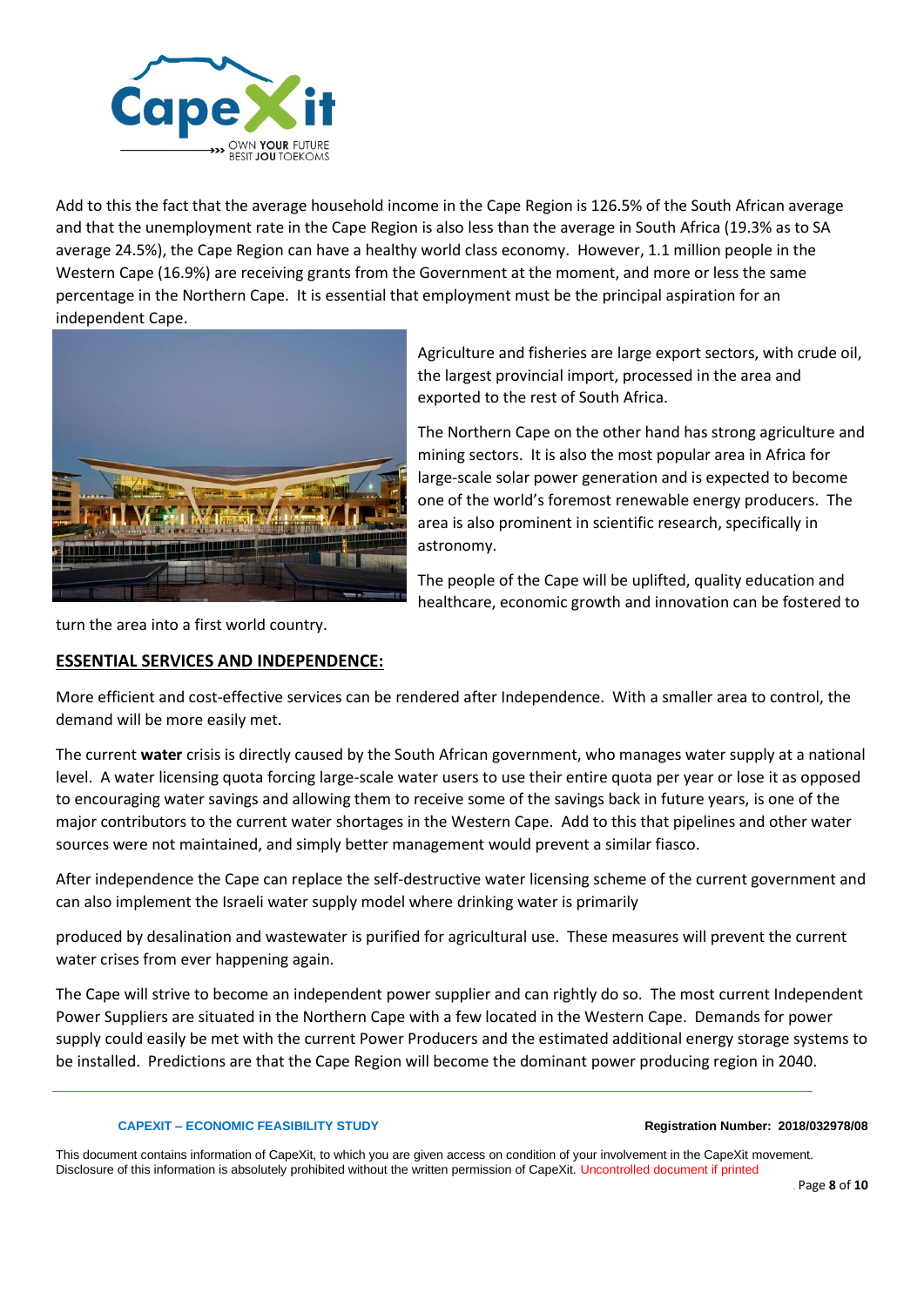

A significant share of South-Africa's fuel is already produced in the Cape Region. Milnerton Refinery is equipped to A significant share of South-Africa's fuel is already produced in the Cape Region. Milnerton Refinery is continue with the production of petrol, diesel and a range of by-products for the domestic and export markets. The Mossel Bay plant and gas fields were recently expanded at a cost of R9 billion.

Cape Town is the port for various sub-marine fibre optics from Europe, America and India and has therefore excellent internet connectivity to the rest of the world. After independence the Cape will be able to supply internet and other digital services to the rest of Africa.

Most of the roads in and around the area are already under provincial control and in a much better state than the rest of South Africa. It is thus not a challenge to place the motorways in the Cape Region under local control.

The bulk of commercial air travel is currently handled by the Cape Town International Airport. The airport is Africa's most award-winning airport, the 3rd largest in Africa and processes over 10 million passengers annually. International passenger flights to most European countries, the UAE, Qatar,

Turkey and several African countries are handled, and most major towns have smaller airports that can handle domestic flights. Several other airports can be converted to accommodate the needs of the Cape i.e. Langebaan, Ysterplaat and Upington.

The ports of Table Bay, Saldanha Bay and Mossel Bay are sufficient for the import and export requirements of the Cape Region. Saldanha is the largest and deepest natural harbour in the southern hemisphere. Port of Cape Town is situated on one of the world's busiest trade routes and will always retain strategic and economic importance for that reason alone. Fishing has a significant place in the economic activity of the port, affecting the ship repair industry, with large Asian fleets using Cape Town as a transhipment logistics- and repair base for much of the year. The emerging oil industry in West Africa has also become a significant factor for the port's repair and maintenance facilities. The top exports from the Cape are refined petroleum oils, citrus fruit, wines, fresh apples, pears and quinces as well as grapes. More than 98% of South Africa's zirconium, crustaceans and bird skins and feathers are exported from the Western Cape. Exports from the Western Cape totalled R121.09 billion in 2016. It is important to note that the Northern Cape was the leading province for export and import growth in 2016, although it was from a low base and that the Western Cape had the second highest export growth in the country for the same period.



### **CAPEXIT – ECONOMIC FEASIBILITY STUDY Registration Number: 2018/032978/08**